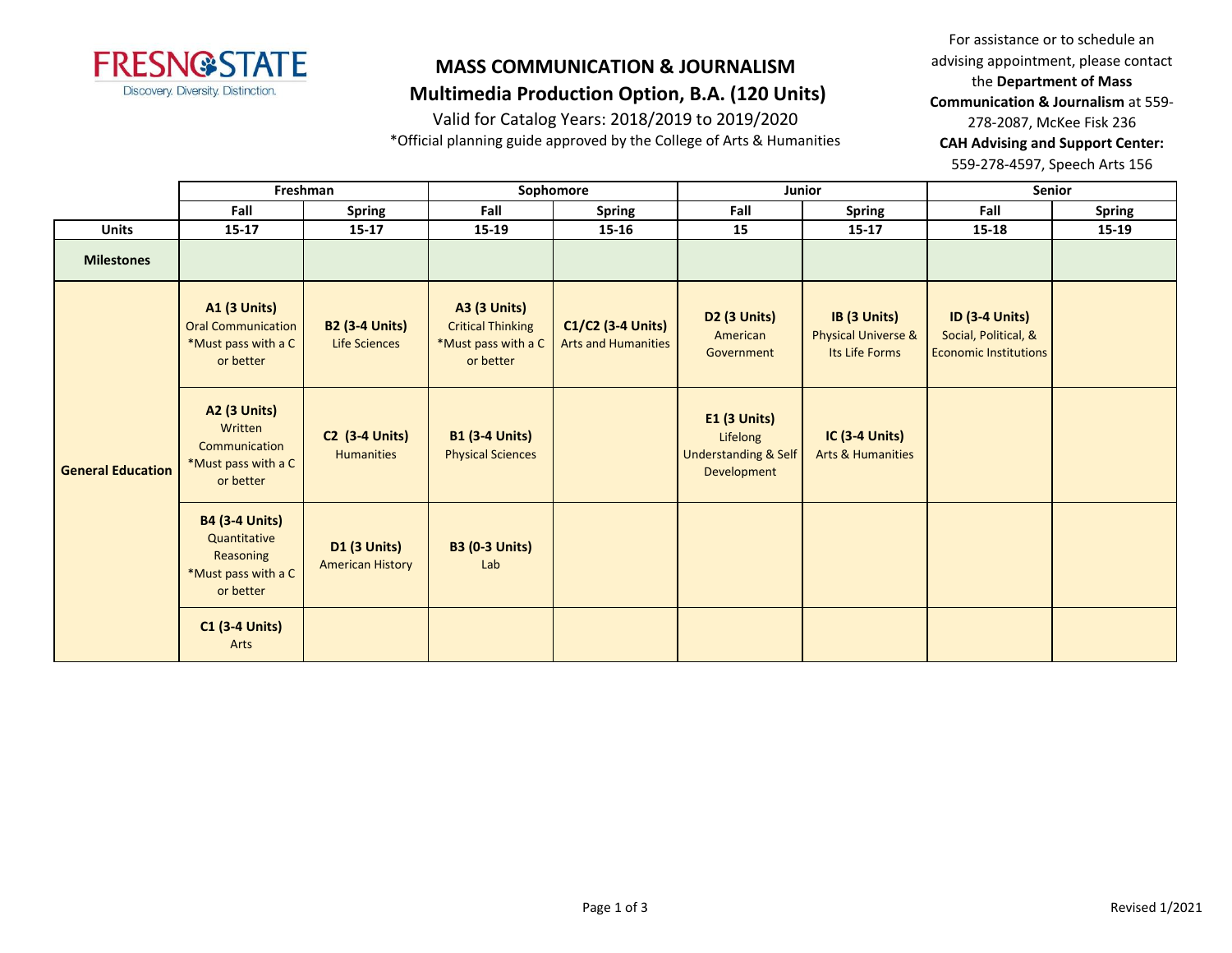

Valid for Catalog Years: 2018/2019 to 2019/2020

\*Official planning guide approved by the College of Arts & Humanities

For assistance or to schedule an advising appointment, please contact the **Department of Mass Communication & Journalism** at 559- 278-2087, McKee Fisk 236 **CAH Advising and Support Center:**  559-278-4597, Speech Arts 156

|                                          | Freshman                                           |                            |                                                  | Sophomore                                                               | <b>Junior</b>                                                                         |                                                                         | <b>Senior</b>                                                                     |                                                                                   |
|------------------------------------------|----------------------------------------------------|----------------------------|--------------------------------------------------|-------------------------------------------------------------------------|---------------------------------------------------------------------------------------|-------------------------------------------------------------------------|-----------------------------------------------------------------------------------|-----------------------------------------------------------------------------------|
|                                          | Fall                                               | <b>Spring</b>              | Fall                                             | <b>Spring</b>                                                           | Fall                                                                                  | <b>Spring</b>                                                           | Fall                                                                              | <b>Spring</b>                                                                     |
| <b>Units</b>                             | $15 - 17$                                          | $15 - 17$                  | 15-19                                            | 15-16                                                                   | 15                                                                                    | $15 - 17$                                                               | 15-18                                                                             | $15 - 19$                                                                         |
| <b>Major</b>                             | <b>GE Area D3</b><br>MCJ <sub>1</sub><br>(3 Units) | <b>MCJ 10</b><br>(3 Units) | <b>MCJ 17</b><br>(3 Units)                       | <b>MCJ 110</b><br>(3 Units)<br>[Pre-Req: MCJ 10, 30]                    | MCJ 163 - 179<br>(3 Units)<br>*See course catalog<br>for prerequisite<br>requirements | <b>MCJ Advanced</b><br><b>Production</b><br>(3 Units)<br>*See footnotes | <b>MCJ Elective</b><br>(3 Units)<br>*See footnotes                                | <b>Liberal Arts &amp;</b><br><b>Sciences Block</b><br>(3 Units)<br>*See footnotes |
|                                          |                                                    | <b>MCJ 30</b><br>(3 Units) | <b>MCJ 115</b><br>(3 Units)<br>[Pre-Req: MCJ 30] | <b>MCJ Advanced</b><br><b>Production</b><br>(3 Units)<br>*See footnotes | <b>MCJ Advanced</b><br><b>Production</b><br>(3 Units)<br>*See footnotes               | Liberal Arts &<br><b>Sciences Block</b><br>(3 Units)<br>*See footnotes  | <b>Liberal Arts &amp;</b><br><b>Sciences Block</b><br>(3 Units)<br>*See footnotes | <b>Liberal Arts &amp;</b><br><b>Sciences Block</b><br>(3 Units)<br>*See footnotes |
|                                          |                                                    |                            |                                                  |                                                                         |                                                                                       |                                                                         | <b>Liberal Arts &amp;</b><br><b>Sciences Block</b><br>(3 Units)<br>*See footnotes |                                                                                   |
| <b>Additional</b>                        |                                                    |                            | <b>Elective</b>                                  | <b>Elective</b>                                                         | <b>MCJ 102W</b><br>(3 Units)                                                          | MI (3 Units)<br>Multicultural/<br>International                         | <b>Elective</b>                                                                   | <b>Elective</b>                                                                   |
| <b>Graduation</b><br><b>Requirements</b> |                                                    |                            |                                                  | <b>Elective</b>                                                         |                                                                                       |                                                                         | <b>Elective</b>                                                                   | <b>Elective</b>                                                                   |
|                                          |                                                    |                            |                                                  |                                                                         |                                                                                       |                                                                         |                                                                                   | <b>Elective</b>                                                                   |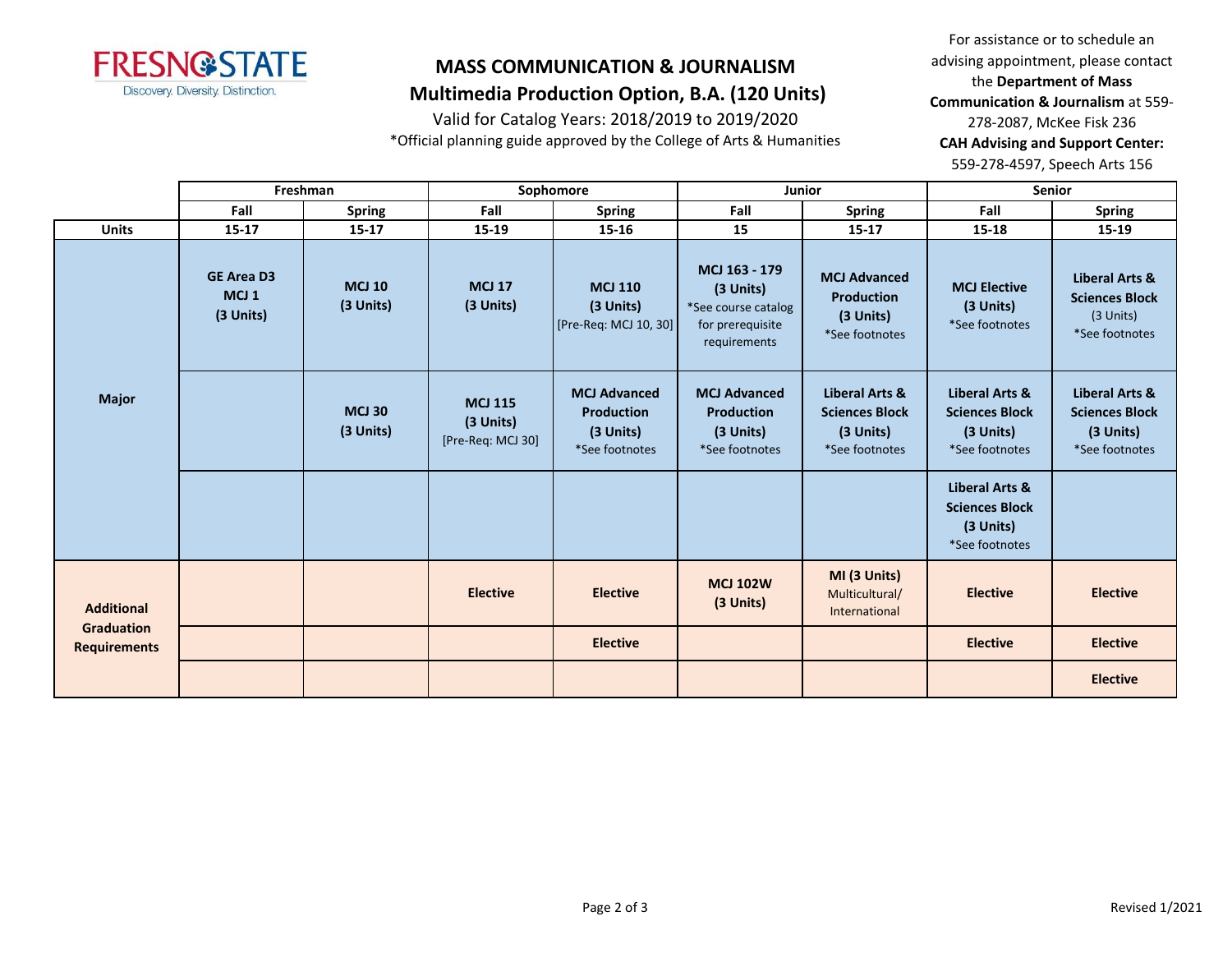

# **MASS COMMUNICATION & JOURNALISM**

# **Multimedia Production Option, B.A. (120 Units)**

Valid for Catalog Years: 2018/2019 to 2019/2020

\*Official planning guide approved by the College of Arts & Humanities

For assistance or to schedule an advising appointment, please contact the **Department of Mass Communication & Journalism** at 559- 278-2087, McKee Fisk 236 **CAH Advising and Support Center:**  559-278-4597, Speech Arts 156

|              | Freshman                |               | Sophomore      |               | Junior |                  | <b>Senior</b> |               |
|--------------|-------------------------|---------------|----------------|---------------|--------|------------------|---------------|---------------|
|              | Fall                    | <b>Spring</b> | Fall           | <b>Spring</b> | Fall   | Spring           | Fall          | <b>Spring</b> |
| <b>Units</b> | . <del>.</del><br>15-17 | $15 - 17$     | 15.10<br>13-T3 | <br>T2-T0     | --     | 4 F 4 7<br>13-L/ | 15-18         | 15-19         |

#### **FOOTNOTES:**

**Prerequisites/Corequisites:** Other restrictions may apply. Please see your course catalog for detailed prerequisite/corequisite requirements.

Grade Requirements: MCJ majors are not permitted to enroll for CR/NC grading in MCJ courses applied to the major, except for courses that require such grading. A grade of C or better in each MCJ course is required.

General Education: No GE course offered by the Department of Mass Communication & Journalism may be used to satisfy the GE requirements for MCJ majors. MCJ courses which may not be used for GE are MCJ 1, 175, 176, 178, and 179.

**Electives:** Students must earn a minimum of 120 units total to graduate. The number of required elective units may vary, depending on the amount of units earned from major and GE courses.

Department Qualification Exam (DQE): Before enrolling in any of the department's writing or editing courses, all students must pass the (DQE). Students are permitted three attempts to pass the DQE but after two unsuccessful attempts, they must take MCJ 5.

**MCJ Advanced Production Courses:** Select from: MCJ 106, 112, 113, 116, 118S, 120 and 131S (9 units)

**MCJ Elective:** One additional MCJ course elective select from: MCJ 104, 105, 106, 112, 113, 116, 118S, 120, 124, 126, 128, 131S, 163, 190, and 191 (3 units)

Liberal Arts & Sciences Block: The Liberal Arts & Sciences Course List is available from the student's faculty advisor and on the MCJ website at http://www.fresnostate.edu/artshum/mcj/advising/index.html.

**Upper Division Writing Skills requirement (UDWS):** All undergraduate students must demonstrate competency in writing skills by passing the Upper Division Writing Exam (UDWE) or by obtaining a C or better in an approved upper division writing course, identified by the letter "W."

Substitutions: If substitutions/exceptions/waivers are made for any major courses that also meet GE and/or the Multicultural/International graduation requirement, the student is responsible for completing additional courses to satisfy the respective areas (GE and/or MI). This also includes the upperdivision writing requirement.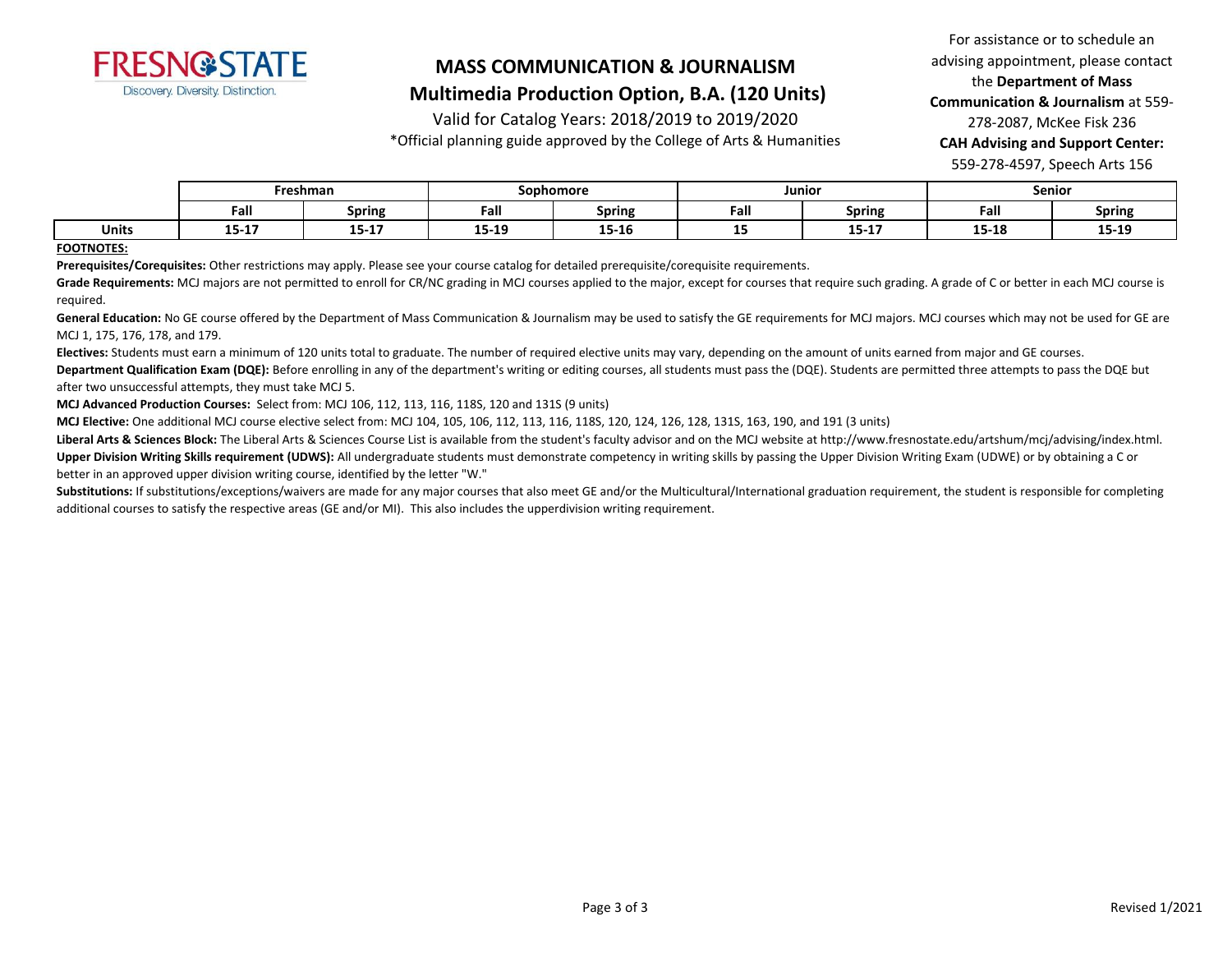

# Valid for Catalog Years: 2016/2017 to 2017/2018

\*Official planning guide approved by the College of Arts & Humanities

For assistance or to schedule an advising appointment, please contact the **Department of Mass Communication & Journalism** at 559-278-2087, McKee Fisk 236 **CAH Advising and Support Center:** 

559-278-4597, Speech Arts 156

|                             | Freshman                                                                               |                                                | Sophomore                                                                           |                                                 |                                                                            | Junior                                                           | <b>Senior</b>                                                                 |                                                 |
|-----------------------------|----------------------------------------------------------------------------------------|------------------------------------------------|-------------------------------------------------------------------------------------|-------------------------------------------------|----------------------------------------------------------------------------|------------------------------------------------------------------|-------------------------------------------------------------------------------|-------------------------------------------------|
|                             | Fall                                                                                   | <b>Spring</b>                                  | Fall                                                                                | <b>Spring</b>                                   | Fall                                                                       | <b>Spring</b>                                                    | Fall                                                                          | <b>Spring</b>                                   |
| <b>Units</b>                | $15 - 17$                                                                              | $15 - 17$                                      | $15 - 19$                                                                           | 15-16                                           | 15                                                                         | $15 - 17$                                                        | $15 - 18$                                                                     | 15-19                                           |
|                             | <b>A1 (3 Units)</b><br>Oral<br>Communication<br>*Must pass with a<br>C or better       | <b>B2 (3-4 Units)</b><br>Life Sciences         | <b>A3 (3 Units)</b><br><b>Critical Thinking</b><br>*Must pass with a C or<br>better | C1/C2 (3-4 Units)<br><b>Arts and Humanities</b> | D2 (3 Units)<br><b>American Government</b>                                 | IB (3 Units)<br><b>Physical Universe &amp;</b><br>Its Life Forms | <b>ID (3-4 Units)</b><br>Social, Political, &<br><b>Economic Institutions</b> | MI (3 Units)<br>Multicultural/<br>International |
| General<br><b>Education</b> | <b>A2 (3 Units)</b><br>Written<br>Communication<br>*Must pass with a<br>C or better    | <b>C2 (3-4 Units)</b><br><b>Humanities</b>     | <b>B1 (3-4 Units)</b><br><b>Physical Sciences</b>                                   | <b>D3 (3 Units)</b><br><b>Social Science</b>    | <b>E1 (3 Units)</b><br>Lifelong Understanding &<br><b>Self Development</b> | <b>IC (3-4 Units)</b><br><b>Arts &amp; Humanities</b>            |                                                                               |                                                 |
|                             | <b>B4 (3-4 Units)</b><br>Quantitative<br>Reasoning<br>*Must pass with a<br>C or better | <b>D1 (3 Units)</b><br><b>American History</b> | <b>B3 (0-3 Units)</b><br>Lab                                                        |                                                 |                                                                            |                                                                  |                                                                               |                                                 |
|                             | <b>C1 (3-4 Units)</b><br>Arts                                                          |                                                |                                                                                     |                                                 |                                                                            |                                                                  |                                                                               |                                                 |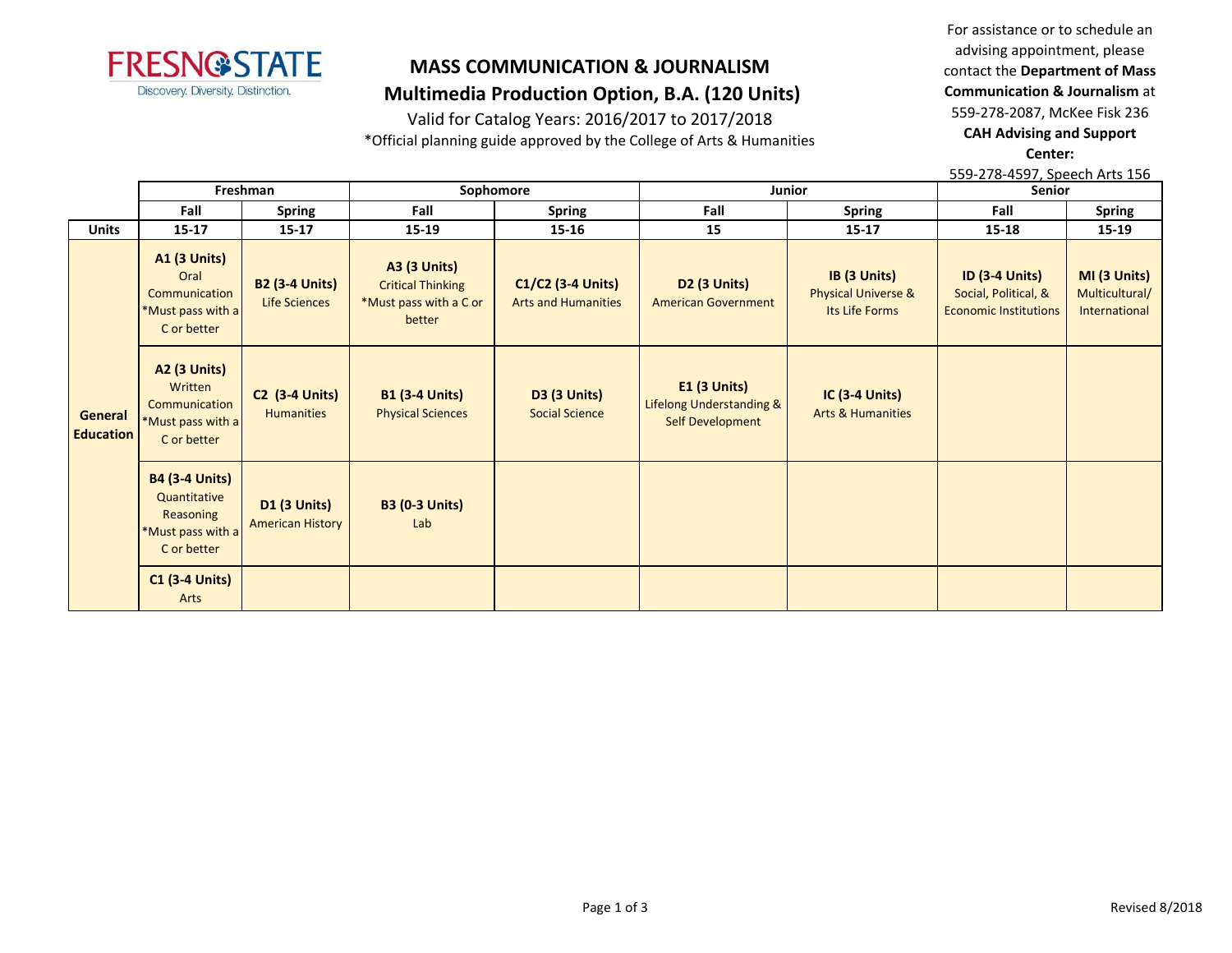

Valid for Catalog Years: 2016/2017 to 2017/2018

\*Official planning guide approved by the College of Arts & Humanities

For assistance or to schedule an advising appointment, please contact the **Department of Mass Communication & Journalism** at 559-278-2087, McKee Fisk 236 **CAH Advising and Support Center:** 

559-278-4597, Speech Arts 156

|                  |                                                 | Freshman                                     |                                                                                   | Sophomore                                                                                                                                                                                |                                                                                    | Senior<br>Junior                                                        |                                                                                   |                 |
|------------------|-------------------------------------------------|----------------------------------------------|-----------------------------------------------------------------------------------|------------------------------------------------------------------------------------------------------------------------------------------------------------------------------------------|------------------------------------------------------------------------------------|-------------------------------------------------------------------------|-----------------------------------------------------------------------------------|-----------------|
|                  | Fall                                            | <b>Spring</b>                                | Fall                                                                              | <b>Spring</b>                                                                                                                                                                            | Fall                                                                               | Spring                                                                  | Fall                                                                              | <b>Spring</b>   |
| <b>Units</b>     | 15-17                                           | $15 - 17$                                    | 15-19                                                                             | 15-16                                                                                                                                                                                    | 15                                                                                 | $15 - 17$                                                               | $15 - 18$                                                                         | 15-19           |
| <b>Major</b>     | MCJ <sub>1</sub><br>(3 Units)<br>*Must pass DQE | <b>MCJ 10</b><br>(3 Units)<br>*Must pass DQE | <b>MCJ 17 (3 Units)</b>                                                           | <b>MCJ 102W (3 Units)</b><br>[Pre-Req: DQE; MCJ 10]<br>*UDWS requirement;<br>must pass with a C or<br>better<br><b>OR</b><br><b>MCJ 124 (3 Units)</b><br>[Pre-Req: DQE; MCJ 10,<br>102W] | MCJ 163 - 179<br>(3 Units)<br>*See course catalog for<br>prerequisite requirements | <b>MCJ Advanced</b><br><b>Production</b><br>(3 Units)<br>*See footnotes | <b>MCJ Advanced</b><br><b>Production</b><br>(3 Units)<br>*See footnotes           |                 |
|                  |                                                 | <b>MCJ 30</b><br>(3 Units)                   | <b>Liberal Arts &amp;</b><br><b>Sciences Block</b><br>(3 Units)<br>*See footnotes | <b>MCJ 115 (3 Units)</b><br>[Pre-Req: MCJ 30]                                                                                                                                            | <b>MCJ Advanced</b><br><b>Production</b><br>(3 Units)<br>*See footnotes            | <b>MCJ Elective</b><br>(3 Units)<br>*See footnotes                      | <b>Liberal Arts &amp;</b><br><b>Sciences Block</b><br>(3 Units)<br>*See footnotes |                 |
|                  |                                                 |                                              | <b>Liberal Arts &amp;</b><br><b>Sciences Block</b><br>(3 Units)<br>*See footnotes | <b>Liberal Arts &amp;</b><br><b>Sciences Block</b><br>(3 Units)<br>*See footnotes                                                                                                        | <b>Liberal Arts &amp;</b><br><b>Sciences Block</b><br>(3 Units)<br>*See footnotes  |                                                                         |                                                                                   |                 |
|                  |                                                 |                                              |                                                                                   |                                                                                                                                                                                          |                                                                                    | <b>Elective</b>                                                         | <b>Elective</b>                                                                   | <b>Elective</b> |
|                  |                                                 |                                              |                                                                                   |                                                                                                                                                                                          |                                                                                    |                                                                         | <b>Elective</b>                                                                   | <b>Elective</b> |
| <b>Electives</b> |                                                 |                                              |                                                                                   |                                                                                                                                                                                          |                                                                                    |                                                                         |                                                                                   | <b>Elective</b> |
|                  |                                                 |                                              |                                                                                   |                                                                                                                                                                                          |                                                                                    |                                                                         |                                                                                   | <b>Elective</b> |